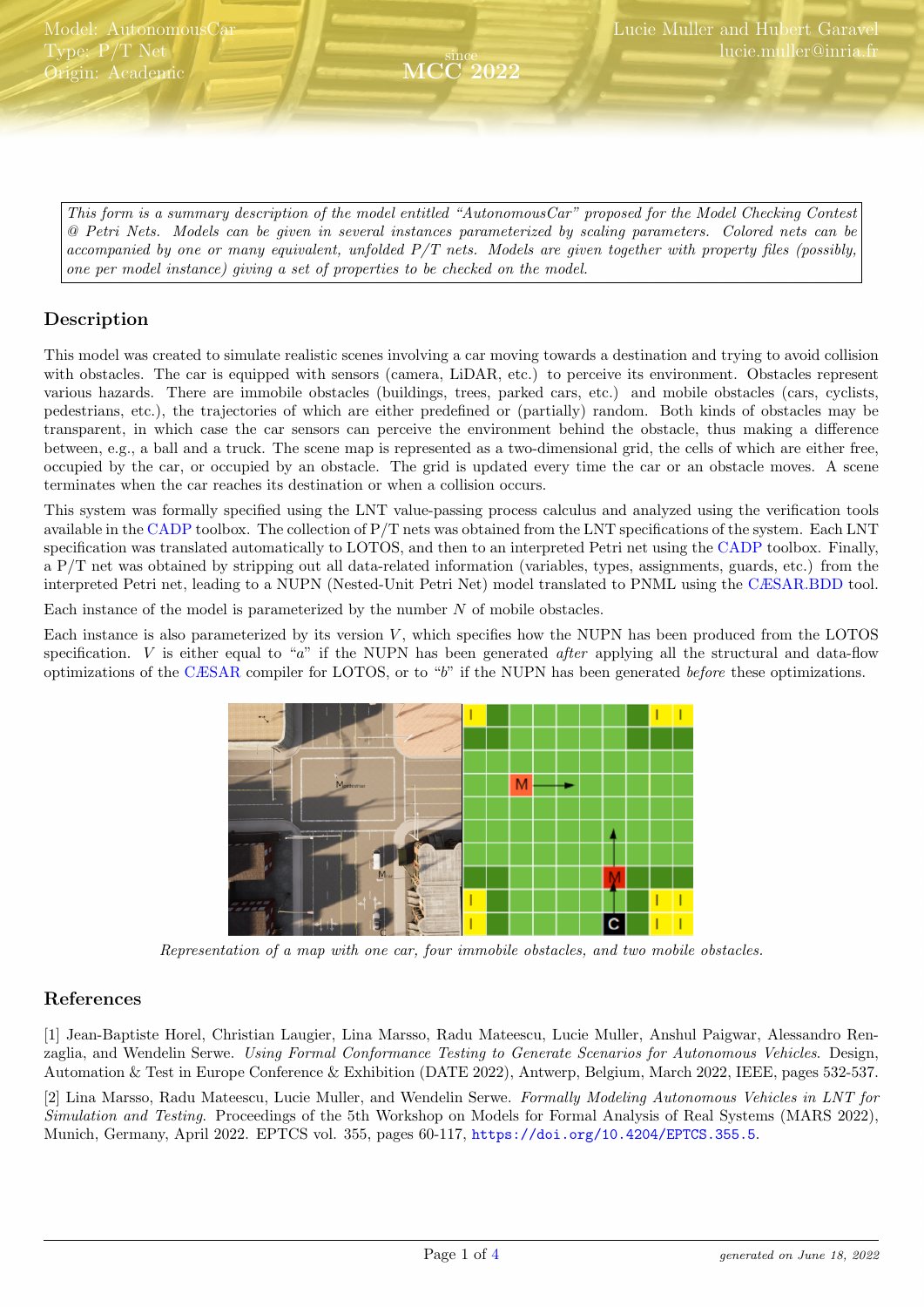## Scaling parameter

| Parameter description                                 | Chosen parameter values                  |
|-------------------------------------------------------|------------------------------------------|
| $\parallel$ N is the number of mobile obstacles and V | $\{1, , 10\} \times \{a, b\}$            |
|                                                       | $\parallel$ is the version defined above |

since MCC 2022

### Size of the model

| Parameter             | Number<br>$of \vert$ | Number      | of   Number<br>of | Number          | of   HWB code  |
|-----------------------|----------------------|-------------|-------------------|-----------------|----------------|
|                       | places               | transitions | arcs              | units           |                |
| $N=1, V=a$            | 25                   | 35          | 143               | 7               | $2 - 6 - 15$   |
| $N=1, V=b$            | $\overline{119}$     | 132         | 339               | $\overline{11}$ | $4 - 6 - 31$   |
| $N=2, V=a$            | 33                   | 69          | 368               | 8               | $2 - 7 - 19$   |
| $N=2, V=b$            | 155                  | 194         | 620               | $\overline{13}$ | $5 - 7 - 36$   |
| $N=3, V=a$            | 41                   | 121         | 745               | 9               | $2 - 8 - 22$   |
| $N=3, V=b$            | 190                  | 273         | 1051              | $\overline{15}$ | $6 - 8 - 42$   |
| $\overline{N=4, V=a}$ | 49                   | 193         | 1306              | $\overline{10}$ | $2 - 9 - 25$   |
| $N=4, V=b$            | 221                  | 368         | 1658              | 17              | $7 - 9 - 49$   |
| $N=5, V=a$            | 57                   | 289         | $\overline{2123}$ | 11              | $2 - 10 - 28$  |
| $N=5, V=b$            | 255                  | 490         | 2527              | $\overline{19}$ | $8 - 10 - 55$  |
| $\overline{N=6, V}=a$ | 65                   | 417         | 3356              | 12              | $2 - 11 - 32$  |
| $N=6, V=b$            | 289                  | 644         | 3812              | $\overline{21}$ | $9 - 11 - 61$  |
| $\overline{N=7}, V=a$ | $\overline{73}$      | 593         | 5357              | $\overline{13}$ | $2 - 12 - 35$  |
| $N=7, V=b$            | 323                  | 846         | 5865              | 23              | $10 - 12 - 67$ |
| $N=8, V=a$            | 81                   | 849         | 8894              | 14              | $2 - 13 - 38$  |
| $\overline{N=8, V=b}$ | 357                  | 1128        | 9454              | $\overline{25}$ | $11 - 13 - 73$ |
| $N = 9, V = a$        | 89                   | 1249        | 15631             | 15              | $2 - 14 - 41$  |
| $N=9, V=b$            | 391                  | 1554        | 16243             | 27              | $12 - 14 - 79$ |
| $N = 10, V = a$       | 97                   | 1921        | 29152             | 16              | $2 - 15 - 44$  |
| $N = 10, V = b$       | 425                  | 2252        | 29816             | 29              | $13 - 15 - 85$ |

## Structural properties

| extended free choice — all transitions sharing a common input place have the same input places $X^{(b)}$ |  |
|----------------------------------------------------------------------------------------------------------|--|
|                                                                                                          |  |
|                                                                                                          |  |
|                                                                                                          |  |
|                                                                                                          |  |
|                                                                                                          |  |
|                                                                                                          |  |
|                                                                                                          |  |
|                                                                                                          |  |
|                                                                                                          |  |

<span id="page-1-0"></span><sup>(</sup>a) stated by [CÆSAR.BDD](http://cadp.inria.fr/man/caesar.bdd.html) version 3.7 on all 20 instances (10 values of  $N \times 2$  values of V).

<span id="page-1-1"></span><sup>(</sup>b) stated by [CÆSAR.BDD](http://cadp.inria.fr/man/caesar.bdd.html) version 3.7 on all 20 instances (10 values of  $N \times 2$  values of V).

<span id="page-1-2"></span><sup>&</sup>lt;sup>(c)</sup> stated by [CÆSAR.BDD](http://cadp.inria.fr/man/caesar.bdd.html) version 3.7 on all 20 instances (10 values of  $N \times 2$  values of V).

<span id="page-1-3"></span><sup>(</sup>d) stated by [CÆSAR.BDD](http://cadp.inria.fr/man/caesar.bdd.html) version 3.7 on all 20 instances (10 values of  $N \times 2$  values of  $V$ ).

<span id="page-1-4"></span><sup>(</sup>e) stated by [CÆSAR.BDD](http://cadp.inria.fr/man/caesar.bdd.html) version 3.7 on all 20 instances (10 values of  $N \times 2$  values of V).

<span id="page-1-5"></span><sup>(</sup>f) from place 1 one cannot reach place 0.

<span id="page-1-6"></span> $^{\rm (g)}$  place 0 is a source place.

<span id="page-1-7"></span><sup>(</sup>h) stated by [CÆSAR.BDD](http://cadp.inria.fr/man/caesar.bdd.html) version 3.7 on all 20 instances (10 values of  $N \times 2$  values of V).

<span id="page-1-8"></span><sup>(</sup>i) stated by [CÆSAR.BDD](http://cadp.inria.fr/man/caesar.bdd.html) version 3.7 on all 20 instances (10 values of  $N \times 2$  values of V).

<span id="page-1-9"></span><sup>(</sup>i) stated by [CÆSAR.BDD](http://cadp.inria.fr/man/caesar.bdd.html) version 3.7 on all 20 instances (10 values of  $N \times 2$  values of V).

<span id="page-1-10"></span><sup>(</sup>k) stated by [CÆSAR.BDD](http://cadp.inria.fr/man/caesar.bdd.html) version 3.7 to be true on 10 instance(s) out of 20, and false on the remaining 10 instance(s).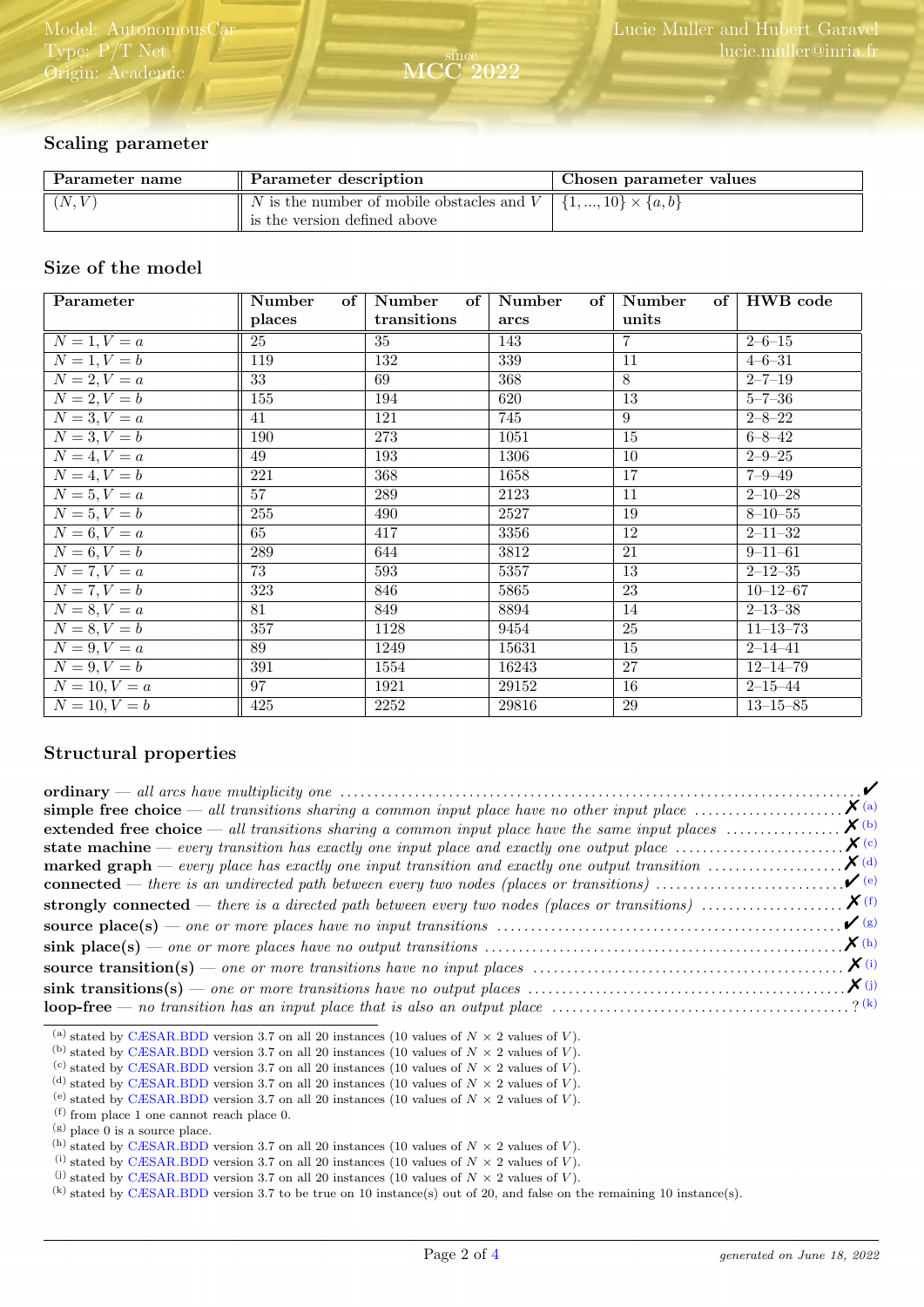| <b>subconservative</b> — for each transition, the number of input arcs equals or exceeds the number of output arcs $\mathbf{X}^{(m)}$ |  |
|---------------------------------------------------------------------------------------------------------------------------------------|--|
|                                                                                                                                       |  |

since MCC 2022

### Behavioural properties

| <b>dead place(s)</b> — one or more places have no token in any reachable marking $\ldots \ldots \ldots \ldots \ldots \ldots \ldots \ldots \ldots$ ? (p) |  |
|---------------------------------------------------------------------------------------------------------------------------------------------------------|--|
| dead transition(s) — one or more transitions cannot fire from any reachable marking ? (9)                                                               |  |
|                                                                                                                                                         |  |
| <b>reversible</b> — from every reachable marking, there is a transition path going back to the initial marking $\ldots \ldots \ldots \mathbf{X}^{(s)}$  |  |
| <b>live</b> — for every transition t, from every reachable marking, one can reach a marking in which t can fire $\ldots$ $\mathsf{X}^{(t)}$             |  |

#### Size of the marking graphs

|                 | Number of reach-                           | Number of tran-    | Max. number of   Max. | number of          |
|-----------------|--------------------------------------------|--------------------|-----------------------|--------------------|
| Parameter       | able markings                              | sition firings     | tokens per place      | tokens per marking |
| $N = 1, V = a$  | $\sqrt{227}$ <sup>(u)</sup>                | ?                  |                       | 6                  |
| $N = 1, V = b$  | 117338 (v)                                 | $\ddot{?}$         |                       | 6                  |
| $N = 2, V = a$  | $2314^{(w)}$                               | $\overline{\cdot}$ | $\mathbf{1}$          | $\overline{7}$     |
| $N = 2, V = b$  | $4.05173e+06^{(x)}$                        | $\overline{?}$     | $\mathbf{1}$          | $\overline{7}$     |
| $N = 3, V = a$  | $22521^{(y)}$                              | $\ddot{?}$         | 1                     | 8                  |
| $N = 3, V = b$  | $1.44453e+08^{(z)}$                        | $\gamma$           | 1                     | 8                  |
| $N = 4, V = a$  | $206492^{(aa)}$                            | $\ddot{?}$         | $\mathbf{1}$          | 9                  |
| $N = 4, V = b$  | $4.90617e+09^{(ab)}$                       | ?                  | 1                     | 9                  |
| $N = 5, V = a$  | $1.80307e+06$ <sup>(ac)</sup>              | $\gamma$           | $\mathbf{1}$          | 10                 |
| $N = 5, V = b$  | $1.58e + 11^{(ad)}$                        | $\overline{?}$     | $\mathbf{1}$          | 10                 |
| $N = 6, V = a$  | $1.51682e+07^{(ae)}$                       | $\overline{\cdot}$ | 1                     | 11                 |
| $N = 6, V = b$  | $4.86429e+12^{(af)}$                       | $\gamma$           | $\mathbf{1}$          | 11                 |
| $N = 7, V = a$  | $1.24045e+08$ <sup>(ag)</sup>              | $\overline{?}$     | $\mathbf{1}$          | 12                 |
| $N = 7, V = b$  | $1.44416e+14^{(ah)}$                       | $\overline{\cdot}$ | $\mathbf{1}$          | 12                 |
| $N = 8, V = a$  | $9.92718e + \overline{08}$ <sup>(ai)</sup> | $\gamma$           | $\mathbf{1}$          | 13                 |
| $N = 8, V = b$  | $4.16431e+15^{(aj)}$                       | $\overline{\cdot}$ | 1                     | 13                 |
| $N = 9, V = a$  | $7.81208e+0.9$ <sup>(ak)</sup>             | $\overline{\cdot}$ | $\mathbf{1}$          | 14                 |
| $N = 9, V = b$  | $1.17275e+17^{(al)}$                       | $\overline{\cdot}$ | $\mathbf{1}$          | 14                 |
| $N = 10, V = a$ | $6.06653e+10^{(\text{am})}$                | $\overline{\cdot}$ | 1                     | 15                 |
| $N = 10, V = b$ | $3.23927e+18^{(an)}$                       | $\gamma$           | $\mathbf{1}$          | 15                 |

<span id="page-2-0"></span><sup>(1)</sup> stated by [CÆSAR.BDD](http://cadp.inria.fr/man/caesar.bdd.html) version 3.7 on all 20 instances (10 values of  $N \times 2$  values of V).

<span id="page-2-1"></span><sup>(m)</sup> stated by [CÆSAR.BDD](http://cadp.inria.fr/man/caesar.bdd.html) version 3.7 on all 20 instances (10 values of  $N \times 2$  values of V).

<span id="page-2-2"></span>(n)the definition of Nested-Unit Petri Nets (NUPN) is available from <http://mcc.lip6.fr/nupn.php>

<span id="page-2-3"></span> $\,^{\rm (o)}$  safe by construction – stated by the [CÆSAR](http://cadp.inria.fr/man/caesar.html) compiler.

<span id="page-2-5"></span>(q) stated by [CÆSAR.BDD](http://cadp.inria.fr/man/caesar.bdd.html) version 3.7 to be true on 10 instance(s) out of 20, and false on the remaining 10 instance(s).

<span id="page-2-6"></span>(r) stated by [CÆSAR.BDD](http://cadp.inria.fr/man/caesar.bdd.html) version 3.7 on all 20 instances (10 values of  $N \times 2$  values of V).

<span id="page-2-7"></span>(s) the marking graph has deadlocks and contains more than one reachable marking.

- <span id="page-2-9"></span>(u) stated by [CÆSAR.BDD](http://cadp.inria.fr/man/caesar.bdd.html) version 3.7.
- (v) stated by [CÆSAR.BDD](http://cadp.inria.fr/man/caesar.bdd.html) version 3.7.
- (w) stated by [CÆSAR.BDD](http://cadp.inria.fr/man/caesar.bdd.html) version 3.7.
- (x) stated by [CÆSAR.BDD](http://cadp.inria.fr/man/caesar.bdd.html) version 3.7. (y) stated by [CÆSAR.BDD](http://cadp.inria.fr/man/caesar.bdd.html) version 3.7.
- (z) stated by [CÆSAR.BDD](http://cadp.inria.fr/man/caesar.bdd.html) version 3.7.
- (aa) stated by [CÆSAR.BDD](http://cadp.inria.fr/man/caesar.bdd.html) version 3.7.
- (ab) stated by [CÆSAR.BDD](http://cadp.inria.fr/man/caesar.bdd.html) version 3.7.
- (ac) stated by [CÆSAR.BDD](http://cadp.inria.fr/man/caesar.bdd.html) version 3.7.

<span id="page-2-4"></span> $(p)$  stated by [CÆSAR.BDD](http://cadp.inria.fr/man/caesar.bdd.html) version 3.7 to be true on 10 instance(s) out of 20, and false on the remaining 10 instance(s).

<span id="page-2-8"></span><sup>&</sup>lt;sup>(t)</sup> stated by [CÆSAR.BDD](http://cadp.inria.fr/man/caesar.bdd.html) version 3.7 on all 20 instances (10 values of  $N \times 2$  values of V).